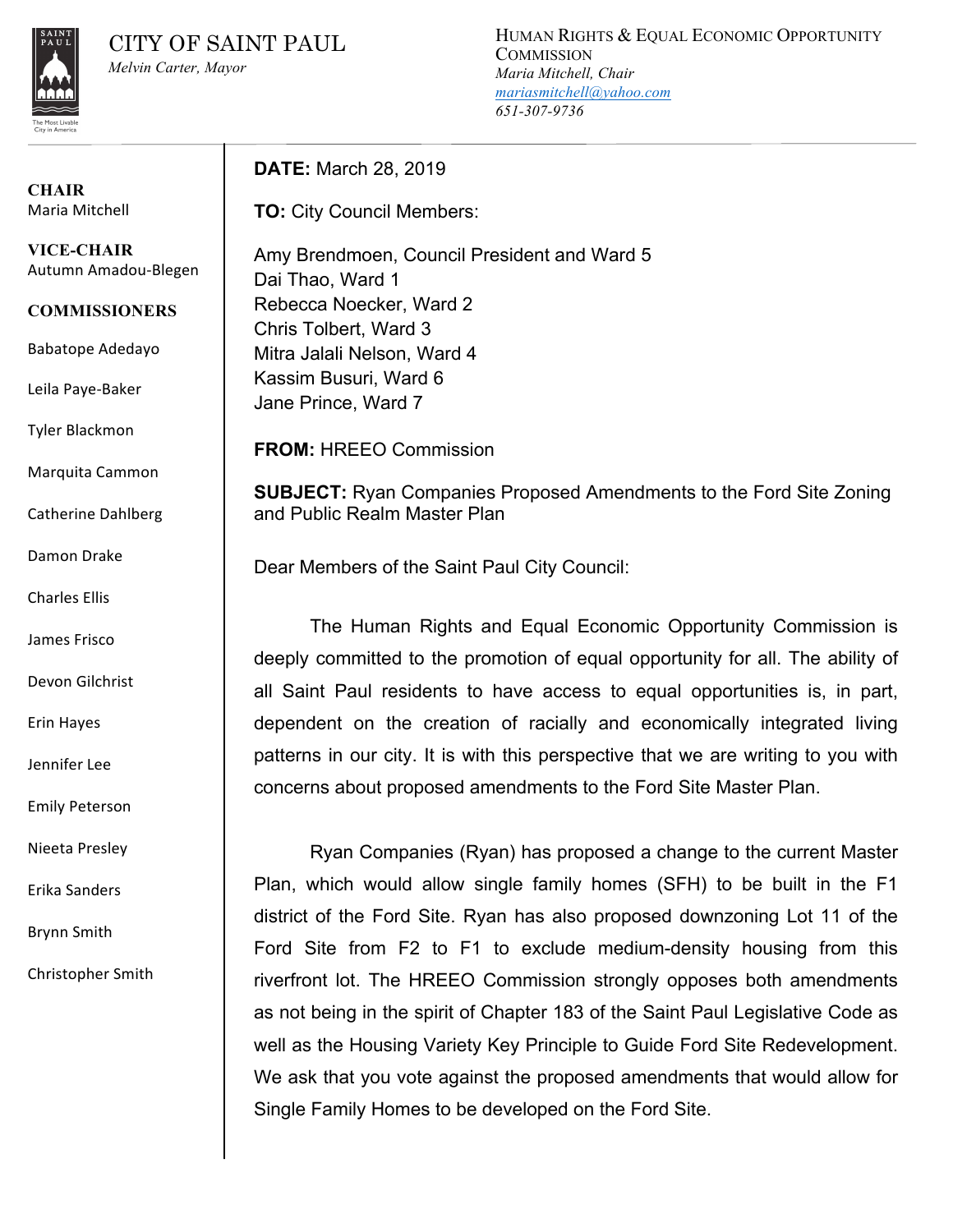St. Paul, Minn. Code § 183.01 Declaration of Policy states:

"The public policy of Saint Paul is to foster equal opportunity for all to obtain employment, education, real property, public accommodations, public services, contract and franchise without regard to their race, creed, religion, sex, sexual or affectional orientation, color, national origin, ancestry, familial status, age, disability, marital status or status with regard to public assistance, and strictly in accord with their individual merits as human beings."

The development of the Ford Site presents an exceptional opportunity in the city to bring the availability of riverfront property to residents who would be otherwise priced out of the ability to afford a traditional single family home along the river. Dedicating the new development to multi-family homes allows for more equitable access to this unique asset of our city, "while keeping within the current design aesthetic" as noted by city staff – that the multi-family homes would look like the large SFH that are currently in place along the river.

One of the guiding principles for the Ford Site Master Plan is to present the city with a "[r]ange of housing types and affordability that expand choices in the area and in the city." Simply put, allowing SFH along the river goes against that principle by creating more of the same and without embracing the motto of the project – *A 21st Century Community*. The Metropolitan Council conducted a residential development study<sup>1</sup> in 2018 that shows that residential construction is not increasing quickly enough to meet household growth and that multifamily units have outpaced SFH in constructed units. This follows the long-term expectations of the Metropolitan Council - multifamily construction is not only poised for continued growth, it helps to meet the demand for the "missing middle" option for residents.

The Mississippi River is Saint Paul's greatest natural asset, but for too long we have segregated our community by only allowing the wealthiest among us to live on riverfront property in Highland Park. We urge you to look at the Ford Site as a once-ina-lifetime opportunity to reverse that troubling trend and to instead create a best-in-class